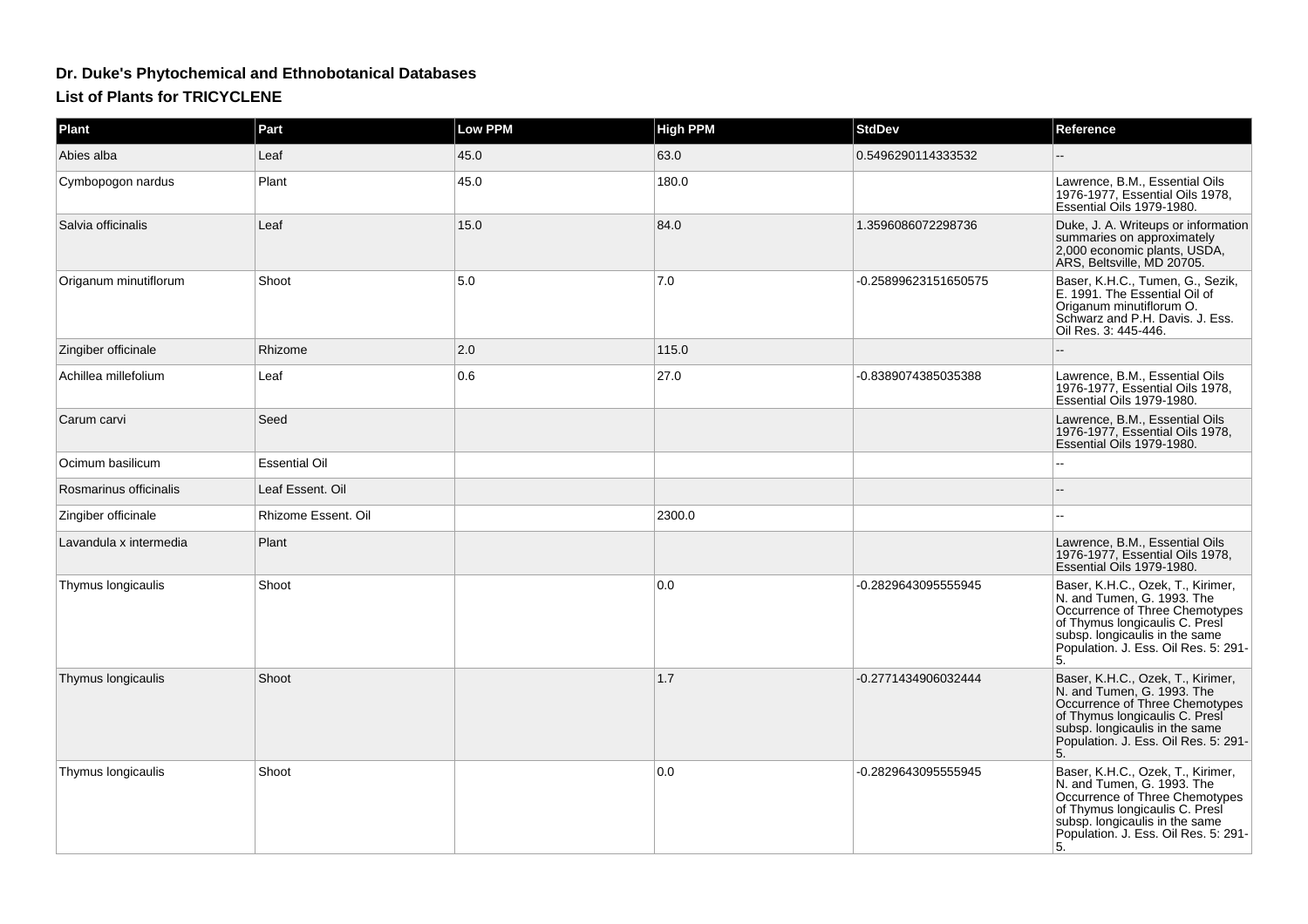| Plant                  | Part                 | <b>Low PPM</b> | <b>High PPM</b> | <b>StdDev</b>        | Reference                                                                                                                                                                                                                                                                                   |
|------------------------|----------------------|----------------|-----------------|----------------------|---------------------------------------------------------------------------------------------------------------------------------------------------------------------------------------------------------------------------------------------------------------------------------------------|
| Rosmarinus officinalis | Plant                |                |                 |                      | Duke, J. A. Writeups or information<br>summaries on approximately<br>2,000 economic plants, USDA,<br>ARS, Beltsville, MD 20705.                                                                                                                                                             |
| Origanum syriacum      | Shoot                |                | 0.0             | -0.2829643095555945  | Fleisher, A. & Fleisher, Z. 1991.<br>Chemical Composition of<br>Origanum syriacum L. Essential<br>Oil. J. Ess. Oil Res. 3: 121-123.                                                                                                                                                         |
| Origanum syriacum      | Shoot                |                | 3.0             | -0.27269227611027075 | Fleisher, A. & Fleisher, Z. 1991.<br>Chemical Composition of<br>Origanum syriacum L. Essential<br>Oil. J. Ess. Oil Res. 3: 121-123.                                                                                                                                                         |
| Origanum syriacum      | Shoot                |                | 0.0             | -0.2829643095555945  | Fleisher, A. & Fleisher, Z. 1991.<br>Chemical Composition of<br>Origanum syriacum L. Essential<br>Oil. J. Ess. Oil Res. 3: 121-123.                                                                                                                                                         |
| Carum carvi            | Fruit                |                |                 |                      |                                                                                                                                                                                                                                                                                             |
| Pinus sylvestris       | <b>Essential Oil</b> |                |                 |                      |                                                                                                                                                                                                                                                                                             |
| Pinus sylvestris       | Leaf Essent. Oil     |                | 4400.0          | 1.0                  |                                                                                                                                                                                                                                                                                             |
| Pinus sylvestris       | Resin, Exudate, Sap  |                |                 |                      |                                                                                                                                                                                                                                                                                             |
| Salvia canariensis     | Leaf                 |                | 21.0            | -1.0703301801596874  | Casnigueral, S., Iglesias, J., Vila, R.,<br>Virgili, A. and Ibanez, C.1994. The<br>Essential Oil from Leaves of Salvia<br>canariensis L. Flav. & Frag. J.<br>9:201-204. S. Canigueral, Facultat<br>de Farmacia, Universitat de<br>Barcelona, Ave.Diagonal 643, E-<br>08028, Barcelone Spain |
| Crocus sativus         | Silk Stigma Style    |                |                 |                      | ۵.                                                                                                                                                                                                                                                                                          |
| Ocimum gratissimum     | Shoot                |                | 0.1             | -0.2826219084407503  | Vostrowsky, O., Garbe, W.,<br>Bestmann, H.J. and Maia, J.G.S.<br>1990. Essential Oil of Alfavaca,<br>Ocimum gratissimum, from<br>Brazilian Amazon. Zeitschr.<br>Naturforschung 45(C): 1073-6.                                                                                               |
| Thymus funkii          | Shoot                |                | 24.0            | -0.20078804199300457 | Vila, R., et al. 1995. Composition<br>and study of the variability of the<br>essential oil of Thymus funkii<br>Cousson. Flav. & Fragr. J. 10(6):<br>379-383.                                                                                                                                |
| Thymus funkii          | Shoot                |                | 24.0            | -0.20078804199300457 | Vila, R., et al. 1995. Composition<br>and study of the variability of the<br>essential oil of Thymus funkii<br>Cousson. Flav. & Fragr. J. 10(6):<br>379-383.                                                                                                                                |
| Juniperus communis     | Fruit                |                |                 |                      |                                                                                                                                                                                                                                                                                             |